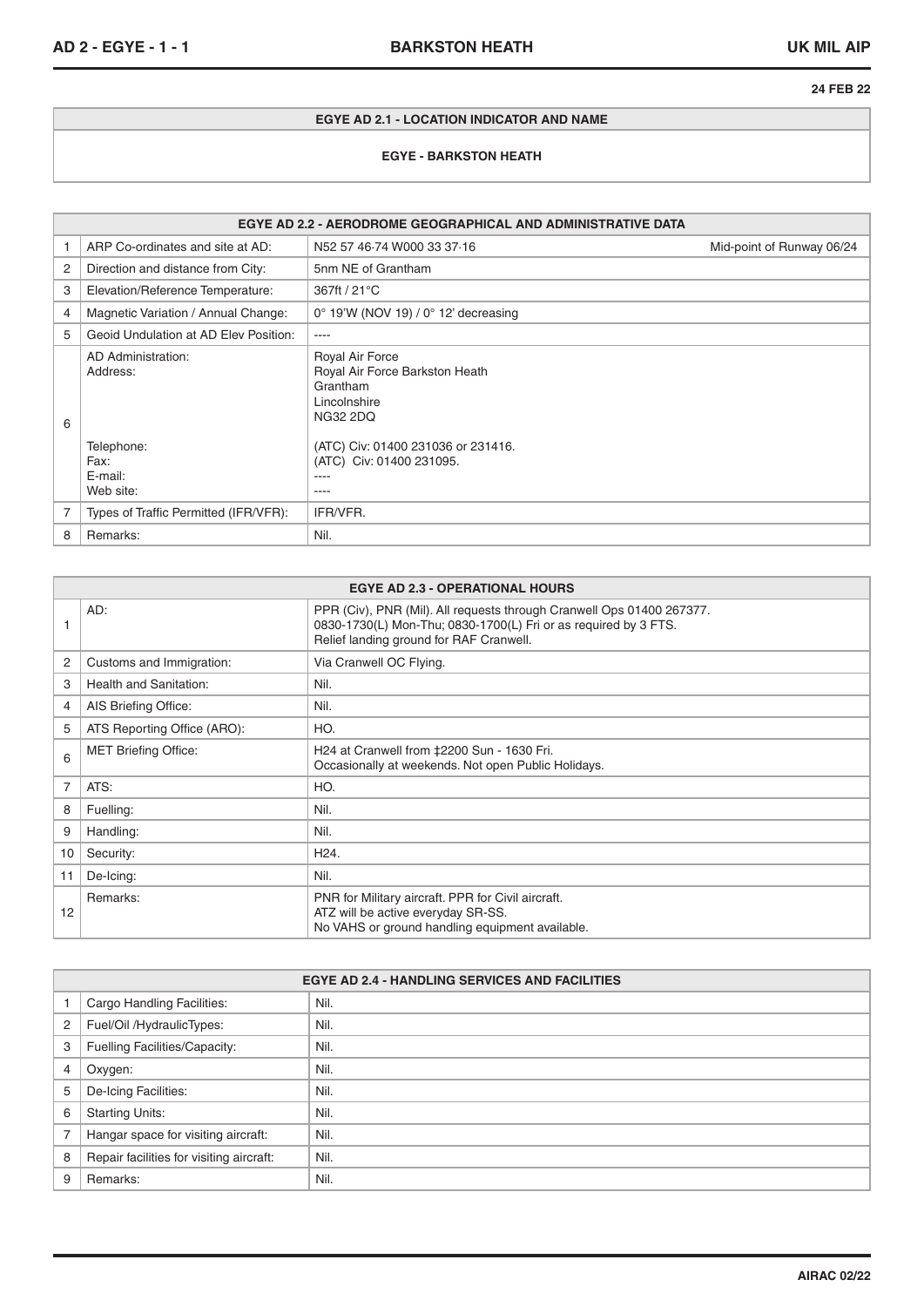| <b>EGYE AD 2.5 - PASSENGER FACILITIES</b> |                                                        |  |  |  |  |
|-------------------------------------------|--------------------------------------------------------|--|--|--|--|
| Accommodation:                            | Accommodation only in Service messes at RAFC Cranwell. |  |  |  |  |
| Medical Facilities:                       | Medical Centre at RAFC Cranwell.                       |  |  |  |  |
| Remarks:                                  | Nil.                                                   |  |  |  |  |

| <b>EGYE AD 2.6 - RESCUE AND FIRE FIGHTING SERVICES</b> |                                              |  |  |  |
|--------------------------------------------------------|----------------------------------------------|--|--|--|
| AD Category for Fire Fighting:                         | ARFF ICAO 2 during normal operational hours. |  |  |  |
| Rescue Equipment:                                      | As required for ARFF ICAO 2.                 |  |  |  |
| Capability for removal of disabled<br>aircraft:        | Nil.                                         |  |  |  |

| <b>EGYE AD 2.7 - SEASONAL AVAILABILITY - CLEARING</b> |      |  |  |  |  |
|-------------------------------------------------------|------|--|--|--|--|
| Type of Clearing equipment:                           | Nil. |  |  |  |  |
| Remarks:                                              | Nil. |  |  |  |  |

|                | EGYE AD 2.8 - APRONS, TAXIWAYS AND CHECK LOCATIONS DATA |                                            |                 |                |               |  |  |
|----------------|---------------------------------------------------------|--------------------------------------------|-----------------|----------------|---------------|--|--|
|                | Apron surfaces:                                         | <b>Surface</b><br><b>Strength</b><br>Apron |                 |                |               |  |  |
|                |                                                         | <b>ASP</b>                                 | Concrete        |                | <b>LCG VI</b> |  |  |
|                |                                                         | Spectacle ASP                              | Blacktop        |                | <b>LCG VI</b> |  |  |
| 1              |                                                         | Spectacle<br>(Southern<br>Taxiway)         | Blacktop        | <b>LCG VI</b>  |               |  |  |
|                |                                                         | <b>ERP</b>                                 | Concrete        | <b>LCG VI</b>  |               |  |  |
|                | Taxiway width, surface and strength:                    | Taxiway                                    | Width           | <b>Surface</b> | Strength      |  |  |
| $\overline{2}$ |                                                         | Southern                                   | 15m             | Blacktop       | <b>LCG VI</b> |  |  |
|                |                                                         | Eastern                                    | 15 <sub>m</sub> | Blacktop       | <b>LCG VI</b> |  |  |
| 3              | Altimeter Check Location and<br>Elevation:              | N/A                                        |                 |                |               |  |  |
| $\overline{4}$ | VOR Checkpoints:<br>INS Checkpoints:                    | N/A<br>N/A                                 |                 |                |               |  |  |
| 5              | Remarks:                                                | Nil.                                       |                 |                |               |  |  |

|                                                                                   | EGYE AD 2.9 - SURFACE MOVEMENT GUIDANCE AND CONTROL SYSTEM MARKINGS                                                       |                                                                                                                                                                                                                              |  |  |  |  |
|-----------------------------------------------------------------------------------|---------------------------------------------------------------------------------------------------------------------------|------------------------------------------------------------------------------------------------------------------------------------------------------------------------------------------------------------------------------|--|--|--|--|
|                                                                                   | Use of aircraft stand ID signs:<br>Taxiway guide lines & visual<br>docking/parking guidance system of<br>aircraft stands: | Nil.<br>Yellow taxiway markings and parking slot guidance with ground marshallers.                                                                                                                                           |  |  |  |  |
| Runway & taxiway markings & lighting:<br><b>Runway:</b> Standard runway markings. |                                                                                                                           |                                                                                                                                                                                                                              |  |  |  |  |
|                                                                                   |                                                                                                                           | Taxiway: Non-standard twy markings with blue edge twy lighting. Pedestrian walkways marked from<br>the main Ops building to the ASP & from the eastern hangar to the "engine run-up area". Twy Lima:<br>2 solid white lines. |  |  |  |  |
| 3                                                                                 | Stop Bars and runway guard lights:                                                                                        | Nil.                                                                                                                                                                                                                         |  |  |  |  |
| 4                                                                                 | Other runway protection measures:                                                                                         | Nil.                                                                                                                                                                                                                         |  |  |  |  |
| 5                                                                                 | Remarks:                                                                                                                  | No taxiway edge lighting on Twy L.                                                                                                                                                                                           |  |  |  |  |

# **EGYE AD 2.10 - AERODROME OBSTACLES**

Please refer to the "Measured Height Survey" data on the UK Mil AIP website [www.aidu.mod.uk/aip.](http://www.aidu.mod.uk/aip)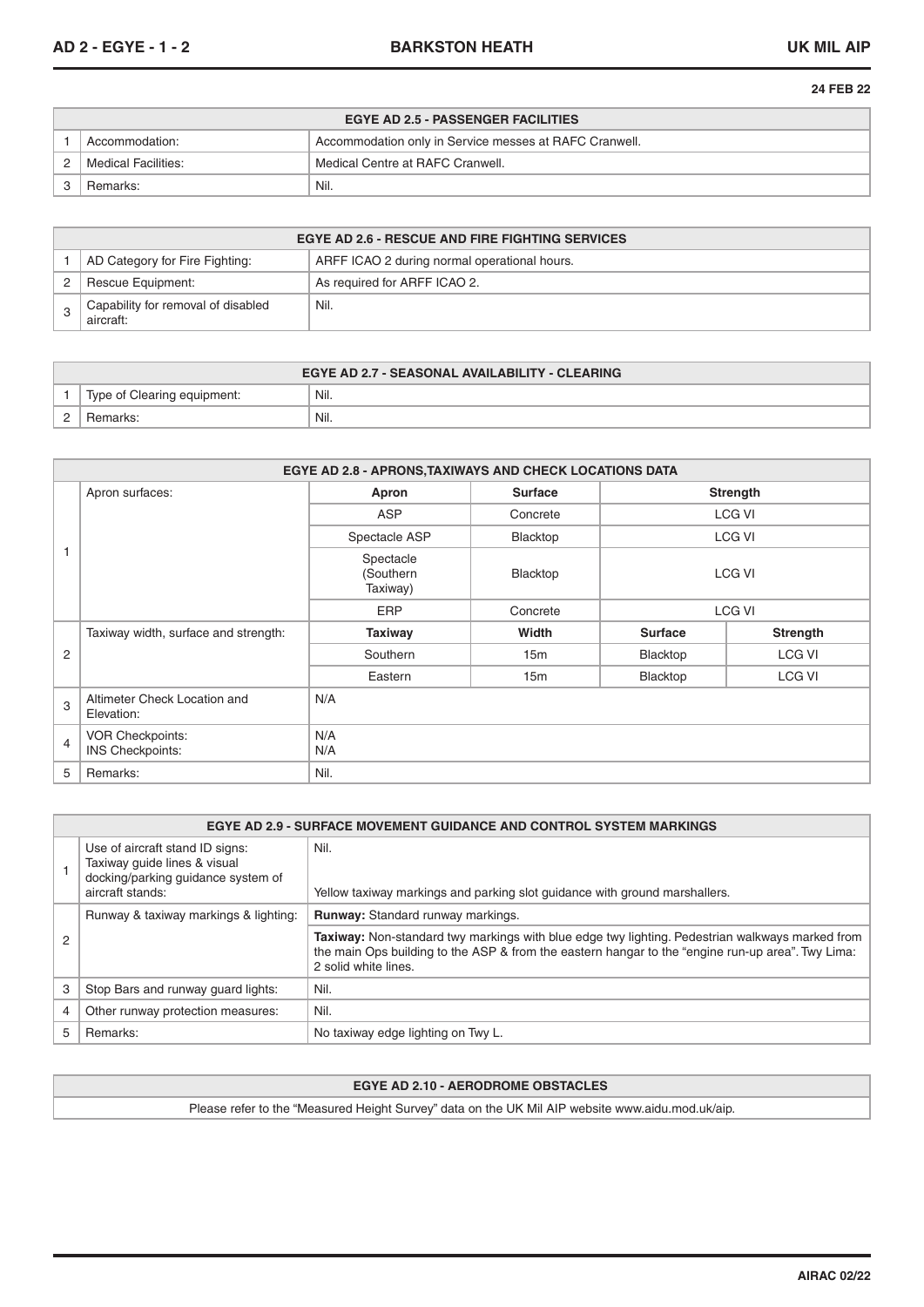|                | <b>EGYE AD 2.11 - METEOROLOGICAL INFORMATION</b>                        |                                                                                                                                                                                                                                                            |  |  |  |  |
|----------------|-------------------------------------------------------------------------|------------------------------------------------------------------------------------------------------------------------------------------------------------------------------------------------------------------------------------------------------------|--|--|--|--|
| 1              | Associated MET Office:                                                  | Cranwell.                                                                                                                                                                                                                                                  |  |  |  |  |
| 2              | Hours of service:<br><b>MET Office outside hours:</b>                   | 0600(A)-1730(A) Mon-Thu or as required by 3FTS.<br>0600(A)-1700(A) Fri or as required by 3FTS.<br>0700(A)-1700(A) Sat-Sun or as required by 3FTS.<br>Public Holidays as required.<br>Waddington.                                                           |  |  |  |  |
| 3              | Office responsible for TAF information:<br>Periods of validity:         | N/A                                                                                                                                                                                                                                                        |  |  |  |  |
| $\overline{4}$ | Type of landing forecast:<br>Interval of issuance:                      | Cross Section Issued 0630(A), 1100(A). Amended as required.<br>Weather warnings Issued when specific criteria are forecast                                                                                                                                 |  |  |  |  |
| 5              | Briefing/consultation provided:                                         | Mass briefing via telephone over loudspeaker / Telephone consultancy / Self-briefing.                                                                                                                                                                      |  |  |  |  |
| 6              | Flight documentation:<br>Language(s) used:                              | Charts / TAFs / METARs/ Warnings<br>Abbreviated plain language text.                                                                                                                                                                                       |  |  |  |  |
| 7              | Charts and other information available<br>for briefing or consultation: | Surface synoptic charts, weather chart below 10000 FT, Significant weather chart above 10000 FT,<br>cross section, TAF, rainfall radar, thunderstorm location, satellite imagery, upper winds, computer<br>modelled forecast output, surface observations. |  |  |  |  |
| 8              | Supplementary equipment available for<br>providing information:         | MOMIDS.                                                                                                                                                                                                                                                    |  |  |  |  |
| 9              | ATS units provided with information:                                    | Barkston Heath.                                                                                                                                                                                                                                            |  |  |  |  |
| 10             | Additional information (limitation of<br>services etc):                 | Barkston Heath ATS personnel produce airfield weather observations.<br>Met Office Cranwell supply only a fax copy of Cranwell airfield weather<br>observations (Metform 2309), cross section and weather warnings.                                         |  |  |  |  |
| 11             | Remarks:                                                                | Met Office Cranwell forecaster telephone extension (95751 7262) diverted to Met office Waddington<br>outside hours.                                                                                                                                        |  |  |  |  |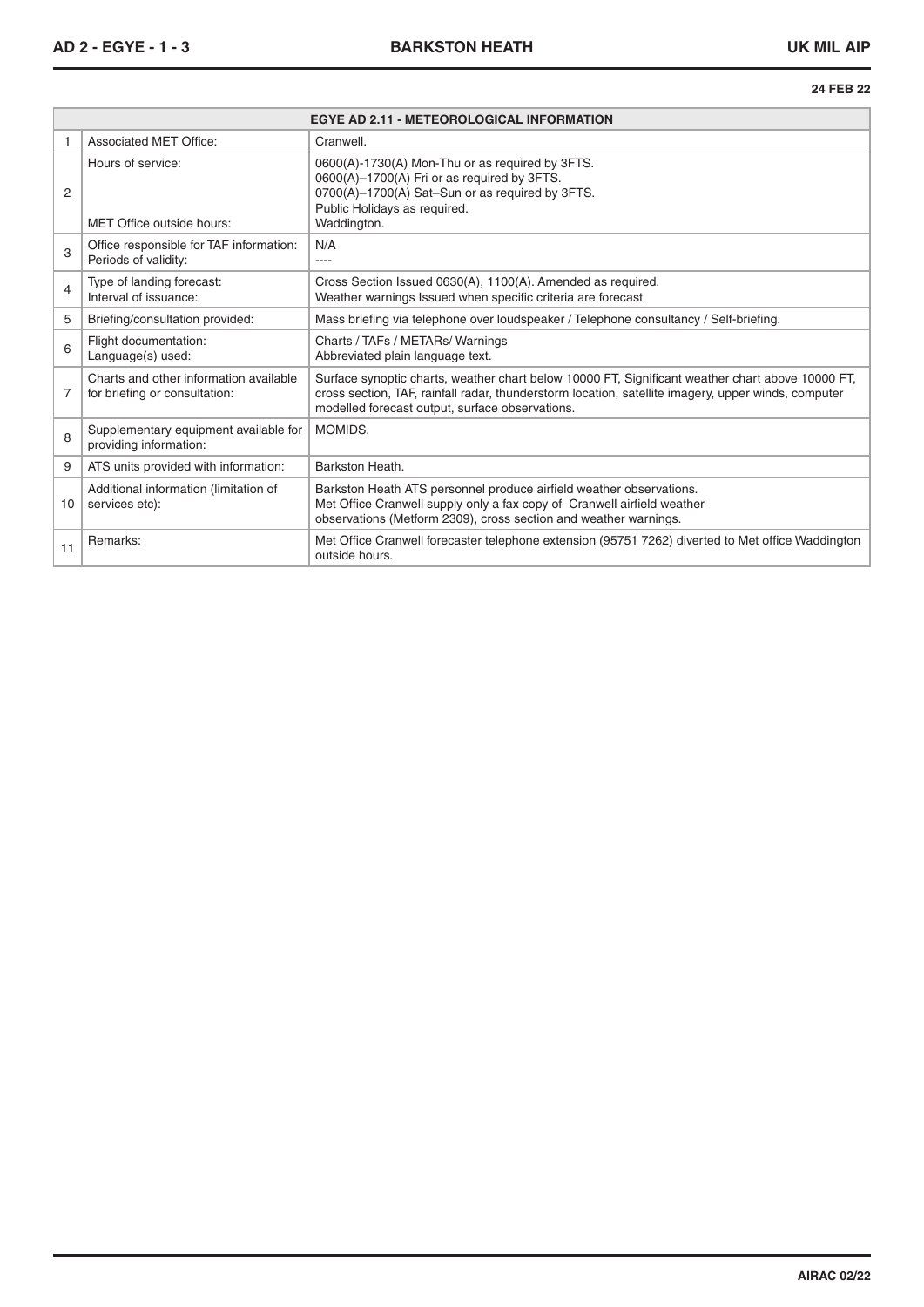| <b>EGYE AD 2.12 - RUNWAY PHYSICAL CHARACTERISTICS</b> |                                |                                  |                                                     |                               |                                                                                |  |  |
|-------------------------------------------------------|--------------------------------|----------------------------------|-----------------------------------------------------|-------------------------------|--------------------------------------------------------------------------------|--|--|
| Designations<br>Runway<br>Number                      | True and MAG<br>bearing        | Dimensions of<br>Runway<br>(m)   | Strength (PCN) and surface<br>of Runway and stopway | Threshold<br>co-ordinates     | Threshold elevation highest<br>elevation of TDZ of precision<br><b>APP Rwy</b> |  |  |
| $\mathbf{1}$                                          | 2                              | 3                                | 4                                                   | 5                             | 6                                                                              |  |  |
| 06 RH                                                 | 057°24'24"GEO<br>057°43'24"MAG | 1868 x 45                        | <b>LCG VI</b><br>Blacktop w/<br>Concrete Ends       | N52 57 33-44<br>W000 34 11.62 | 364-04ft<br>TDZE 364-04ft                                                      |  |  |
| 24 RH                                                 | 237°25'24"GEO<br>237°44'24"MAG | 1868 x 45                        | <b>LCG VI</b><br>Blacktop w/<br>Concrete Ends       | N52 58 02.66<br>W000 32 55-89 | 323-39ft<br>TDZE 341.67ft                                                      |  |  |
| 10 LH*                                                | 102°29'53"GEO<br>102°48'53"MAG | 1318 x 45                        | <b>LCG VI</b><br>Blacktop w/<br>Concrete Ends       | N52 57 36.70<br>W000 34 20-10 | 367-16ft<br>TDZE 367-16ft                                                      |  |  |
| 28 RH*                                                | 282°30'40"GEO<br>282°49'40"MAG | 1318 x 45                        | <b>LCG VI</b><br>Blacktop w/<br>Concrete Ends       | N52 57 28.82<br>W000 33 21-28 | 342-32ft<br>TDZE 361-88ft                                                      |  |  |
| 18 LH                                                 | 177°45'18"GEO<br>178°04'18"MAG | 1280 x 21                        | Blacktop                                            | N52 57 55.70<br>W000 33 22-35 | 329-36ft<br>TDZE 340-81ft                                                      |  |  |
| 36 RH                                                 | 357°45'19"GEO<br>358°04'19"MAG | 1280 x 21                        | Blacktop                                            | N52 57 29.98<br>W000 33 20-68 | 340-81ft<br>TDZE 340-81ft                                                      |  |  |
| Desig &<br>Slope<br>of Rwy/Swy                        | Stopway<br>Dimensions (m)      | Clearway<br>Dimensions (m)       | Strip<br>Dimensions (m)                             | <b>OFZ</b>                    |                                                                                |  |  |
| $\overline{7}$                                        | 8                              | 9                                | 10                                                  | 11                            |                                                                                |  |  |
| 06RH -<br>$0.67\%D$                                   | Nil                            | 15 x 150                         | 1804 x 300<br>÷.                                    |                               |                                                                                |  |  |
| 24RH -<br>$0.67\%$ U                                  | Nil                            | 94 x 150                         | 1804 x 300<br>$\overline{a}$                        |                               |                                                                                |  |  |
| $10LH -$<br>$0.58\%D$                                 | Nil                            | 12 x 150                         | 1338 x 300                                          | L                             |                                                                                |  |  |
| 28RH -<br>$0.58\%$ U                                  | Nil                            | 16 x 150                         | 1338 x 300                                          | $\overline{a}$                |                                                                                |  |  |
| 18LH -<br>$0.29%$ U                                   | Nil                            | 70 x 150                         | 915 x 150                                           | $\overline{a}$                |                                                                                |  |  |
| 36RH -<br>$0.29\%$ D                                  | Nil                            | 225 x 150                        | 915 x 150                                           | ä,                            |                                                                                |  |  |
| 12<br><b>Arresting Systems</b>                        |                                |                                  |                                                     |                               |                                                                                |  |  |
| Nil.                                                  |                                |                                  |                                                     |                               |                                                                                |  |  |
| Remarks<br>13                                         |                                | Rwy 06: first 263ft/80m Sterile. | * Unsuitable for use by fast/heavy jet acft.        |                               |                                                                                |  |  |

|        | <b>EGYE AD 2.13 - DECLARED DISTANCES</b> |                    |             |                   |         |  |  |  |  |
|--------|------------------------------------------|--------------------|-------------|-------------------|---------|--|--|--|--|
| Runway | <b>TORA</b><br>(m)                       | <b>TODA</b><br>(m) | ASDA<br>(m) | <b>LDA</b><br>(m) | Remarks |  |  |  |  |
|        | 2                                        | 3                  | 4           | 5                 | 6       |  |  |  |  |
| 06 RH  | 1744                                     | 1759               | 1744        | 1679              |         |  |  |  |  |
| 24 RH  | 1744                                     | 1838               | 1744        | 1743              |         |  |  |  |  |
| 10 LH  | 1278                                     | 1290               | 1278        | 1278              |         |  |  |  |  |
| 28 RH  | 1278                                     | 1294               | 1278        | 1124              |         |  |  |  |  |
| 18 LH  | 855                                      | 915                | 855         | 795               |         |  |  |  |  |
| 36 RH  | 855                                      | 1080               | 855         | 795               |         |  |  |  |  |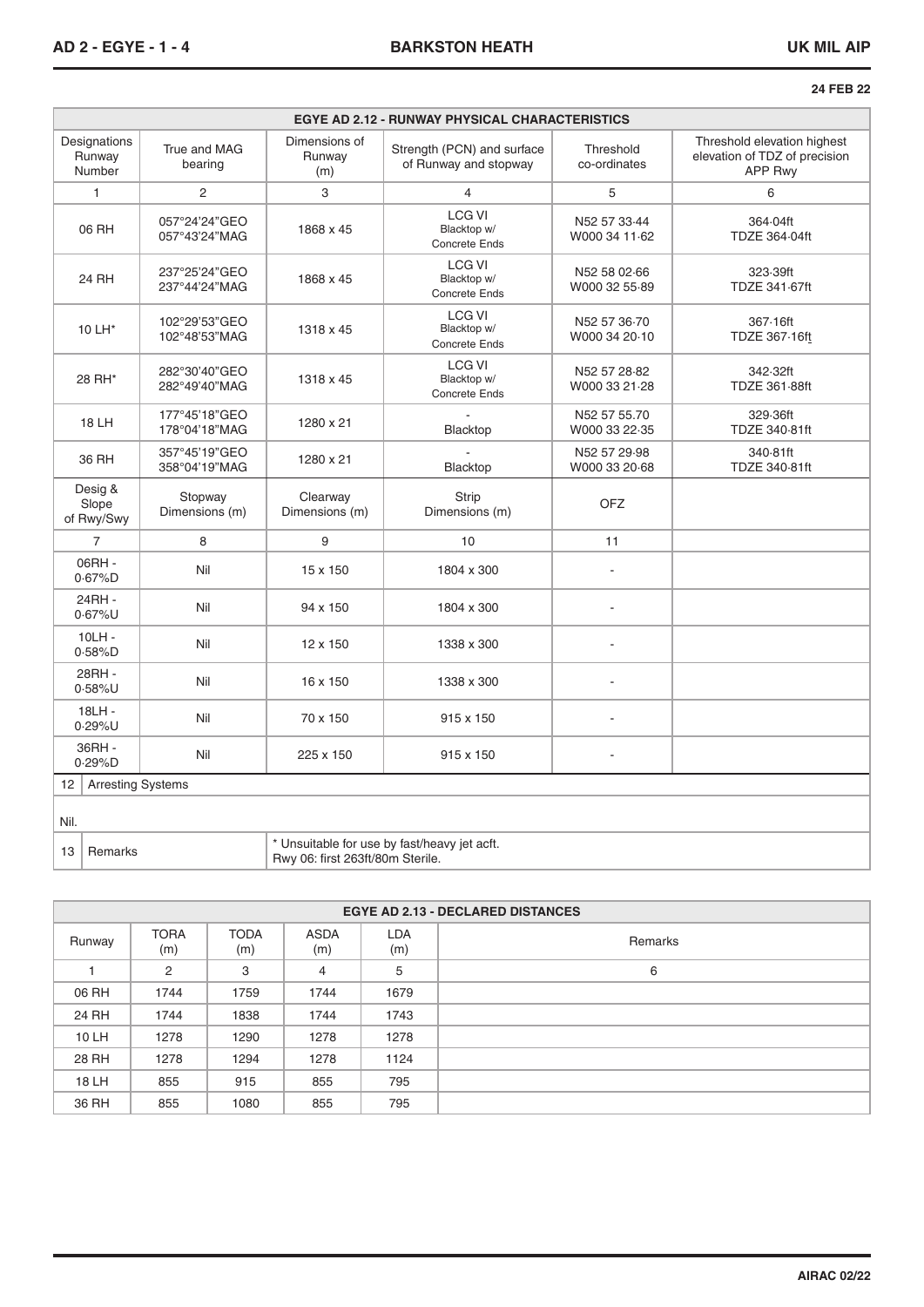|        | <b>EGYE AD 2.14 - APPROACH AND RUNWAY LIGHTING</b>   |                                          |                                                        |                                  |                                                                              |                                                                                                                |                                           |                                            |  |
|--------|------------------------------------------------------|------------------------------------------|--------------------------------------------------------|----------------------------------|------------------------------------------------------------------------------|----------------------------------------------------------------------------------------------------------------|-------------------------------------------|--------------------------------------------|--|
| Runway | Approach lighting<br><b>Type</b><br>Length Intensity | Threshold<br>lighting Colour<br>Wingbars | <b>PAPI VASIS</b><br>Angle Distance<br>from Thr (MEHT) | <b>TDZ</b><br>lighting<br>Length | Runway<br>Centreline<br>lighting<br>Length<br>Spacing<br>Colour<br>Intensity | Runway<br>edge<br>lighting<br>Length<br>Spacing<br>Colour<br>Intensity                                         | Runway End<br>lighting Colour<br>Wingbars | Stopway<br>lighting<br>Length(m)<br>Colour |  |
| 1      | 2                                                    | 3                                        | 4                                                      | 5                                | 6                                                                            | $\overline{7}$                                                                                                 | 8                                         | 9                                          |  |
| 06RH   | Nil                                                  | 11 lights split<br>Red/Green             | PAPI 3°<br>----<br>(34ft)                              | Nil                              | Nil                                                                          | White LI Omni.<br>90m Red HI Uni.<br>for displaced<br>threshold                                                | 11 lights split<br>Red/Green              | Nil                                        |  |
| 24RH   | CL5B<br>3000ft/915m<br>HI                            | 11 lights split<br>Red/Green             | PAPI 3°<br>(28ft)                                      | Nil                              | Nil                                                                          | White HI Uni.<br>30m White, LI<br>Omni, 90m                                                                    | 11 lights split<br>Red/Green              | Nil                                        |  |
| 10LH   | Nil                                                  | 6 lights split<br>Red/Green              | PAPI 3°<br>$---$<br>(15ft)                             | Nil                              | Nil                                                                          | White HI Omni,<br>60 <sub>m</sub><br>Yellow HI Uni, for<br>distance to Rwy<br>end                              | 6 lights split<br>Red/Green               | Nil                                        |  |
| 28RH   | Nil                                                  | 6 Green                                  | PAPI 3°<br>$---$<br>(10ft)                             | Nil                              | Nil                                                                          | White HI Omni.<br>60m Red HI Uni.<br>for displaced<br>threshold, Yellow<br>HI Uni for dis-<br>tance to Rwy end | 6 Red                                     | Nil                                        |  |
| 10     | Remarks:                                             | Nil.                                     |                                                        |                                  |                                                                              |                                                                                                                |                                           |                                            |  |

|   |                                                                | <b>EGYE AD 2.15 - OTHER LIGHTING, SECONDARY POWER SUPPLY</b>                |
|---|----------------------------------------------------------------|-----------------------------------------------------------------------------|
|   | A Bn/I Bn location, characteristics and<br>hours of operation: | I Bn: N52 58 06 00 W000 33 06 60<br>"BA" $-\cdot\cdot\cdot\cdot$ - HO. Red. |
| 2 | Anemometer location and lighting:                              | N52 57 21.60 W000 33 20.40 Red Obstruction light.                           |
| 3 | Taxiway edge and centreline lighting:                          | Blue edge taxiway lighting.                                                 |
|   | Secondary power supply:<br>Switch-over time:                   | Yes*<br>*Battery standby for comms only. Max 30 mins.                       |
|   | Remarks:                                                       | Nil.                                                                        |

|            | <b>EGYE AD 2.16 - HELICOPTER LANDING AREA</b>                                                  |
|------------|------------------------------------------------------------------------------------------------|
| Location:  | N52 57 87 90 W000 33 03 80<br>Spectacle on the eastern taxiway, west of the Main Ops Building. |
| Elevation: | 367ft.                                                                                         |
| ∟ighting:  | Nil.                                                                                           |
| Remarks:   | Nil.                                                                                           |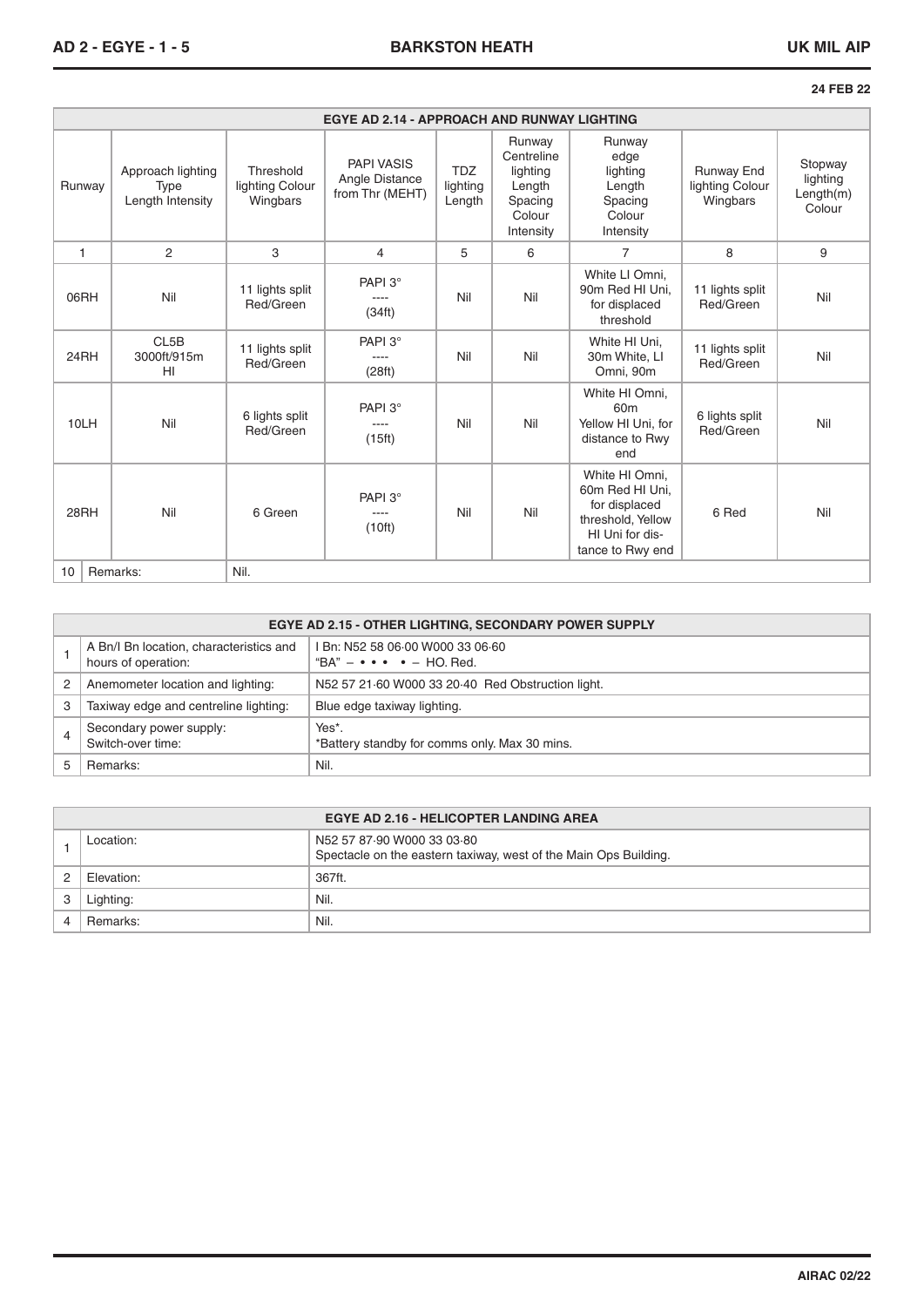|   |                                                                                                           | <b>EGYE AD 2.17 - ATS AIRSPACE</b>                                                                                                                                                                                                         |                           |                         |
|---|-----------------------------------------------------------------------------------------------------------|--------------------------------------------------------------------------------------------------------------------------------------------------------------------------------------------------------------------------------------------|---------------------------|-------------------------|
|   |                                                                                                           | Designation and lateral limits                                                                                                                                                                                                             | <b>Vertical limits</b>    | Airspace Classification |
|   |                                                                                                           |                                                                                                                                                                                                                                            | 2                         | 3                       |
|   | Barkston Heath MATZ.<br>Circle 3nm radius centred on N52 57 46 74 W000 33 37 16 with stub aligned Rwy 06. |                                                                                                                                                                                                                                            | 3,000ft AAL<br><b>SFC</b> | G                       |
|   | Barkston Heath ATZ.<br>Circle, 2nm radius centred on N52 57 46 74 W000 33 37 16. Active 0700 - SS daily.  |                                                                                                                                                                                                                                            | 2,000ft AAL<br><b>SFC</b> | G                       |
| 4 | ATS Unit Callsign:<br>Language:                                                                           | Barkston.<br>English.                                                                                                                                                                                                                      |                           |                         |
| 5 | <b>Transition Altitude:</b>                                                                               | 3,000ft.                                                                                                                                                                                                                                   |                           |                         |
| 6 | Remarks:                                                                                                  | ATZ: Mon-Thu 0830-1730; Fri 0830-1700; Mon-Sun HJ. OT by NOTAM.<br>Barkston Heath MATZ, Military Heli Ops are not permitted below 250ft mnm separation distance<br>without permission from Cranwell Ops.<br>Unified ATS with RAF Cranwell. |                           |                         |

|             |                                    |                        | <b>EGYE AD 2.18 - ATS COMMUNICATION FACILITIES</b> |                    |                                                   |
|-------------|------------------------------------|------------------------|----------------------------------------------------|--------------------|---------------------------------------------------|
| Service     |                                    | Frequency              |                                                    | Hours of Operation | Remarks                                           |
| Designation | Callsign                           | <b>MHz</b>             | Winter                                             | Summer             |                                                   |
|             | 2                                  | 3                      |                                                    | 4                  | 5                                                 |
| <b>APP</b>  | Cranwell<br>Approach               | 388.7750<br>124.450(M) | HO                                                 | HO                 |                                                   |
| <b>DIR</b>  | <b>Cranwell</b><br><b>Director</b> | 240.950                | HO                                                 | HO                 |                                                   |
| <b>DEP</b>  | Cranwell<br>Departures             | 355.570                | <b>HO</b>                                          | <b>HO</b>          |                                                   |
| <b>SRA</b>  | Barkston<br><b>Talkdown</b>        | 264.900<br>123.300*    | HO                                                 | HO                 | * NATO common frequency.<br>Available on request. |
| <b>TWR</b>  | <b>Barkston</b><br>Tower           | 277-7250<br>120.425    | <b>HO</b>                                          | <b>HO</b>          |                                                   |
| <b>GND</b>  | <b>Barkston</b><br>Ground          | 389.6250               | HO                                                 | <b>HO</b>          |                                                   |
| <b>ATIS</b> | Barkston<br>Information            | 290.6500<br>132.125    | <b>HO</b>                                          | <b>HO</b>          | Available on Ext 5023.                            |

|                      |       |           |        |                      | <b>EGYE AD 2.19 - RADIO NAVIGATION AND LANDING AIDS</b> |                         |         |
|----------------------|-------|-----------|--------|----------------------|---------------------------------------------------------|-------------------------|---------|
|                      |       |           |        | Hours of Operation   |                                                         | Elevation               |         |
| <b>Type Category</b> | Ident | Frequency | Winter | Summer               | Antenna Site                                            | of DME                  | Remarks |
| (Variation)          |       |           |        | # and by arrangement | co-ordinates                                            | Transmitting<br>antenna |         |
|                      | 2     | 3         |        | 4                    | 5                                                       | 6                       |         |
| <b>HRDF</b>          |       | 281.225   | HO     | HO                   | N52 57 39.98<br>W000 34 08-77                           |                         |         |
| Remarks:<br>Nil.     |       |           |        |                      |                                                         |                         |         |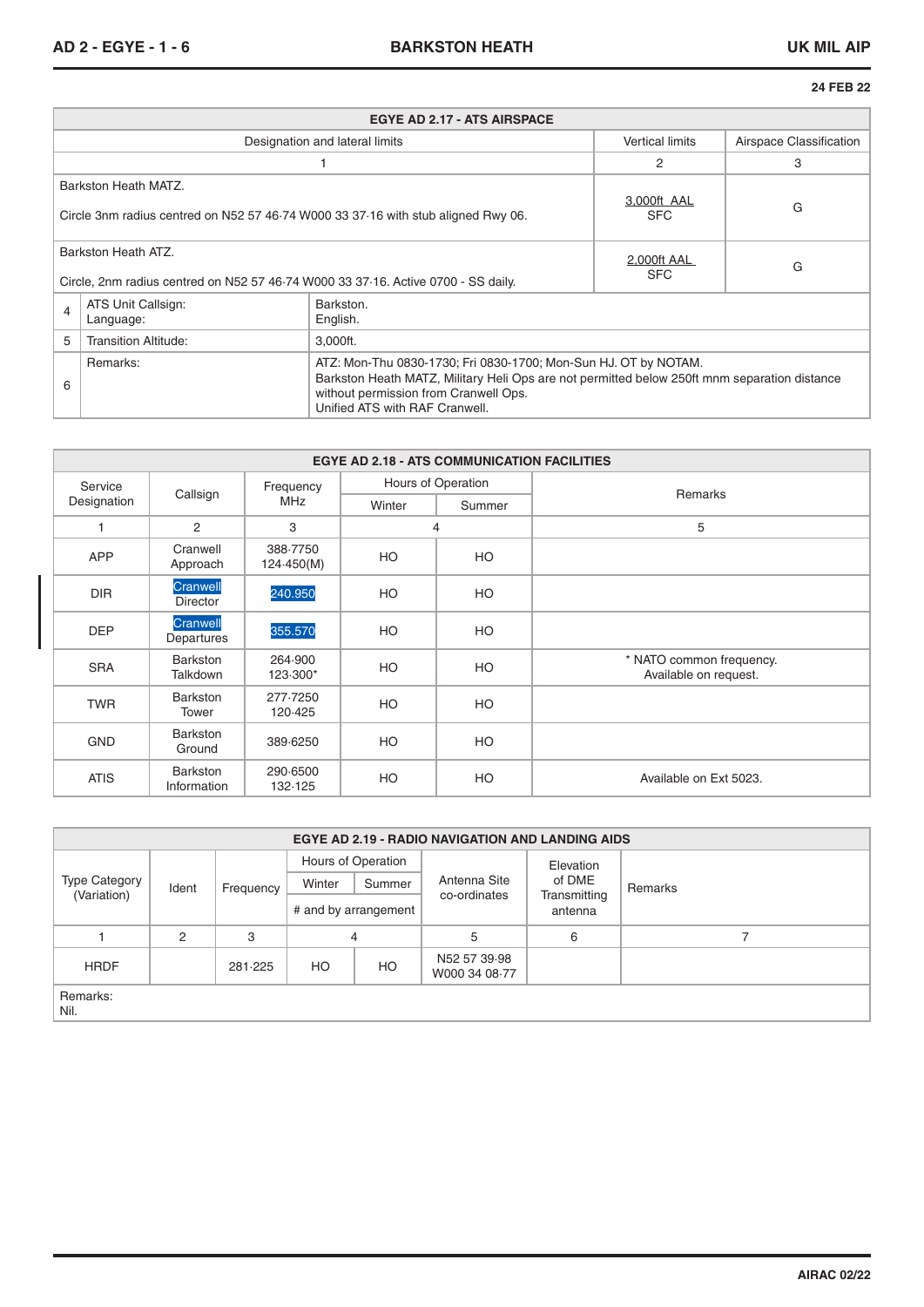|   | <b>EGYE AD 2.20 - LOCAL TRAFFIC REGULATIONS</b>                                                                                                                                                                       |
|---|-----------------------------------------------------------------------------------------------------------------------------------------------------------------------------------------------------------------------|
| 1 | <b>Airport regulations</b>                                                                                                                                                                                            |
|   | Airfield strictly PPR.                                                                                                                                                                                                |
| 2 | <b>Ground Movement</b>                                                                                                                                                                                                |
|   | a. Twy L only to be used by light single-engined aircraft.<br>b. Vehicle route on Southern and Eastern Taxiway shown by white lines, aircraft to ignore and follow standard taxiway<br>markings and ATC instructions. |
| 3 | <b>CAT II/III Operations</b>                                                                                                                                                                                          |
|   | Nil.                                                                                                                                                                                                                  |
| 4 | Warnings                                                                                                                                                                                                              |
|   | None specified.                                                                                                                                                                                                       |
| 5 | <b>Helicopter Operations</b>                                                                                                                                                                                          |
|   | None specified.                                                                                                                                                                                                       |
| 6 | <b>Use of Runways</b>                                                                                                                                                                                                 |
|   | Runways 06RH and 28RH both have Displaced thresholds. See TAP Charts for details.                                                                                                                                     |
| 7 | <b>Training</b>                                                                                                                                                                                                       |
|   | Barkston Heath is the home of Elementary Flying Training School for the Royal Navy and British Army. All flights by<br><b>Barkston Heath</b><br>based aircraft are training flights unless otherwise stated.          |

#### **EGYE AD 2.21 - NOISE ABATEMENT PROCEDURES**

Avoid overflights of Belton, Bottesford and Ancaster villages.

|   |                                   | <b>EGYE AD 2.22 - FLIGHT PROCEDURES</b>                                                                                                                                                                                                          |
|---|-----------------------------------|--------------------------------------------------------------------------------------------------------------------------------------------------------------------------------------------------------------------------------------------------|
|   | Procedures for in bound aircraft: | See TAP Charts                                                                                                                                                                                                                                   |
| 2 | Departures:                       | See TAP Charts                                                                                                                                                                                                                                   |
| 3 | Radio Communication Failure:      | See TAP Charts                                                                                                                                                                                                                                   |
| 4 | Missed ApproachProcedure:         | See TAP Charts                                                                                                                                                                                                                                   |
| 5 | Aerodrome Operating Minima:       | See TAP Charts                                                                                                                                                                                                                                   |
| 6 | Basic Service.                    | a. Instrument Approach Procedures (IAP) for this aerodrome are established outside controlled airspace.<br>b. Owing to adjacent ADs and overlapping radar patterns, all aircraft on Instrument Approaches may be subject to a Traffic Service or |

#### **EGYE AD 2.23 - ADDITIONAL INFORMATION**

The area between Southern Twy and Threshold of Rwy 36 is unsuitable for taxiing acft due to deteriorating surface. Acft requiring taxi to ATC after landing on Rwy 18 will have to revert to clearing Rwy 18/36 by taxying left along Rwy 10 and vacate at the end. When landing on Rwy 10, acft enquiring taxi to ATC are to taxi to the end of the Rwy. Model acft flying, Wed and Fri 1800 - dusk only during British Summer Time and Sat/Sun 0900 - dusk.

|                | <b>EGYE AD 2.24 - CHARTS RELATING TO THIS AERODROME</b> |                                           |                               |  |  |  |  |  |  |
|----------------|---------------------------------------------------------|-------------------------------------------|-------------------------------|--|--|--|--|--|--|
|                |                                                         | <b>Terminal Approach Procedure Charts</b> | <b>En-Route Charts</b>        |  |  |  |  |  |  |
| D <sub>1</sub> | Aerodrome Chart                                         | AD 2 - EGYE - 1 - 9                       | UK(L)1                        |  |  |  |  |  |  |
| E <sub>1</sub> | Taxi Chart                                              | AD 2 - EGYE - 1 - 10                      | UK(L)2                        |  |  |  |  |  |  |
| G <sub>1</sub> | <b>Rwy 06/24 SID</b>                                    | AD 2 - EGYE - 1 - 11                      | UK(L)5                        |  |  |  |  |  |  |
| G <sub>2</sub> | <b>Rwy 10/28 SID</b>                                    | AD 2 - EGYE - 1 - 12                      | UK(L)5 Offshore Installations |  |  |  |  |  |  |
| G <sub>3</sub> | <b>Rwy 18/36 SID</b>                                    | AD 2 - EGYE - 1 - 13                      |                               |  |  |  |  |  |  |
| K1             | <b>Radar Procedures</b>                                 | AD 2 - EGYE - 1 - 14                      | UK(H)2                        |  |  |  |  |  |  |
| K <sub>2</sub> | SRA Rwy 06                                              | AD 2 - EGYE - 1 - 15                      | UK(H)6                        |  |  |  |  |  |  |
| K3             | SRA Rwy 24                                              | AD 2 - EGYE - 1 - 16                      |                               |  |  |  |  |  |  |
| K4             | SRA Rwy 28                                              | AD 2 - EGYE - 1 - 17                      | EU(H)12                       |  |  |  |  |  |  |
|                |                                                         |                                           | $EU(H)$ SP1                   |  |  |  |  |  |  |
|                |                                                         |                                           | EU(H)SP1 - OAT                |  |  |  |  |  |  |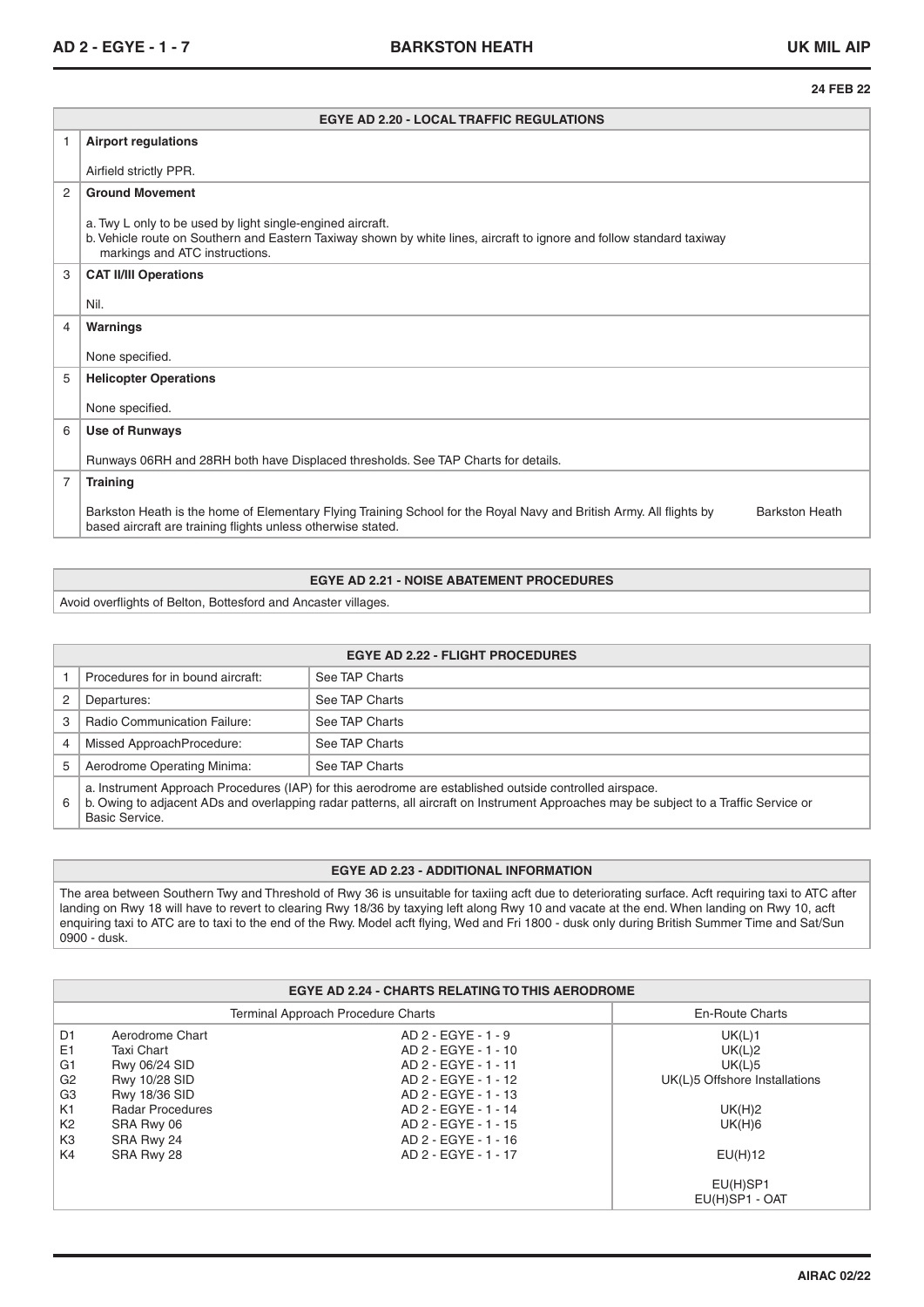**INTENTIONALLY BLANK**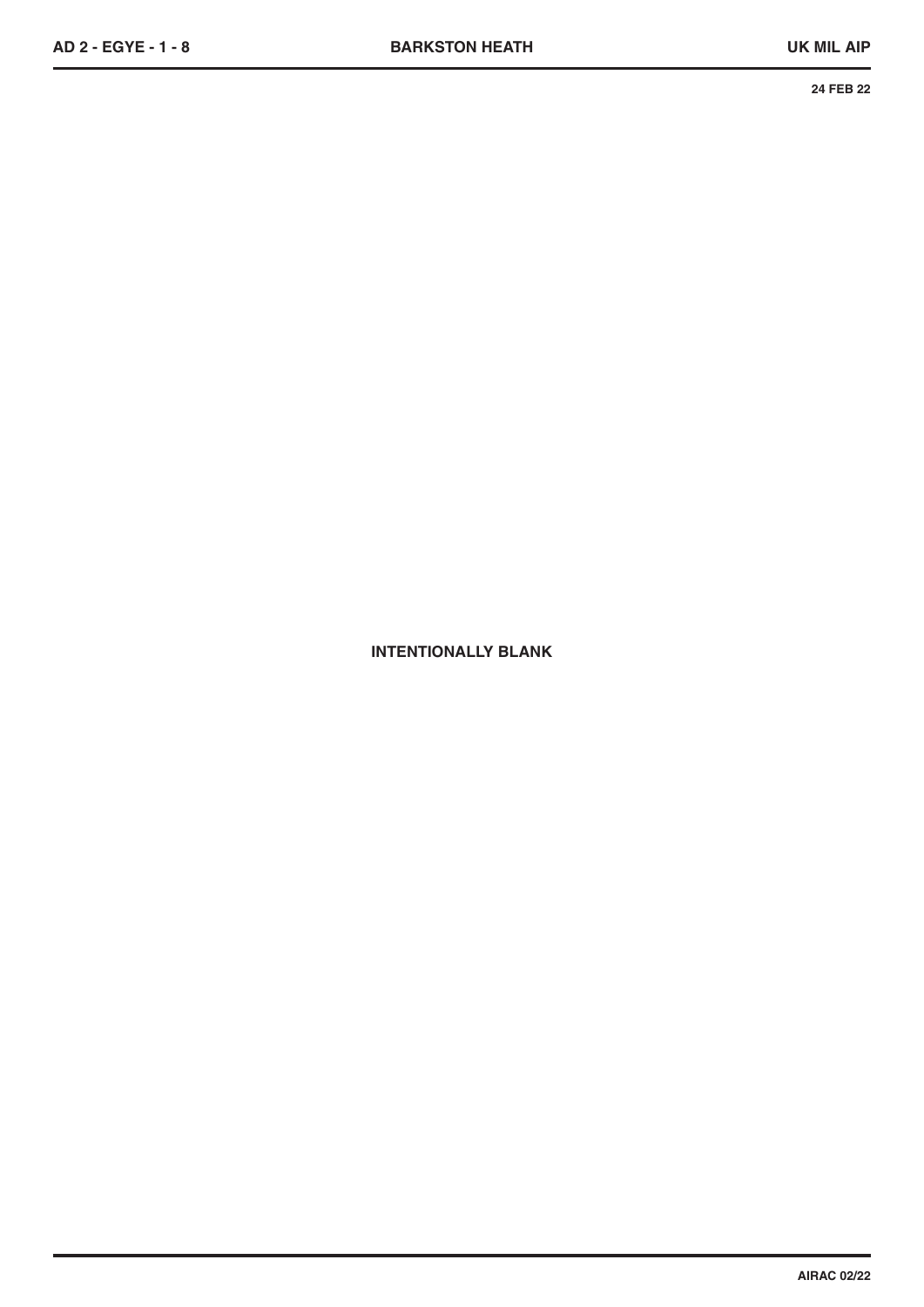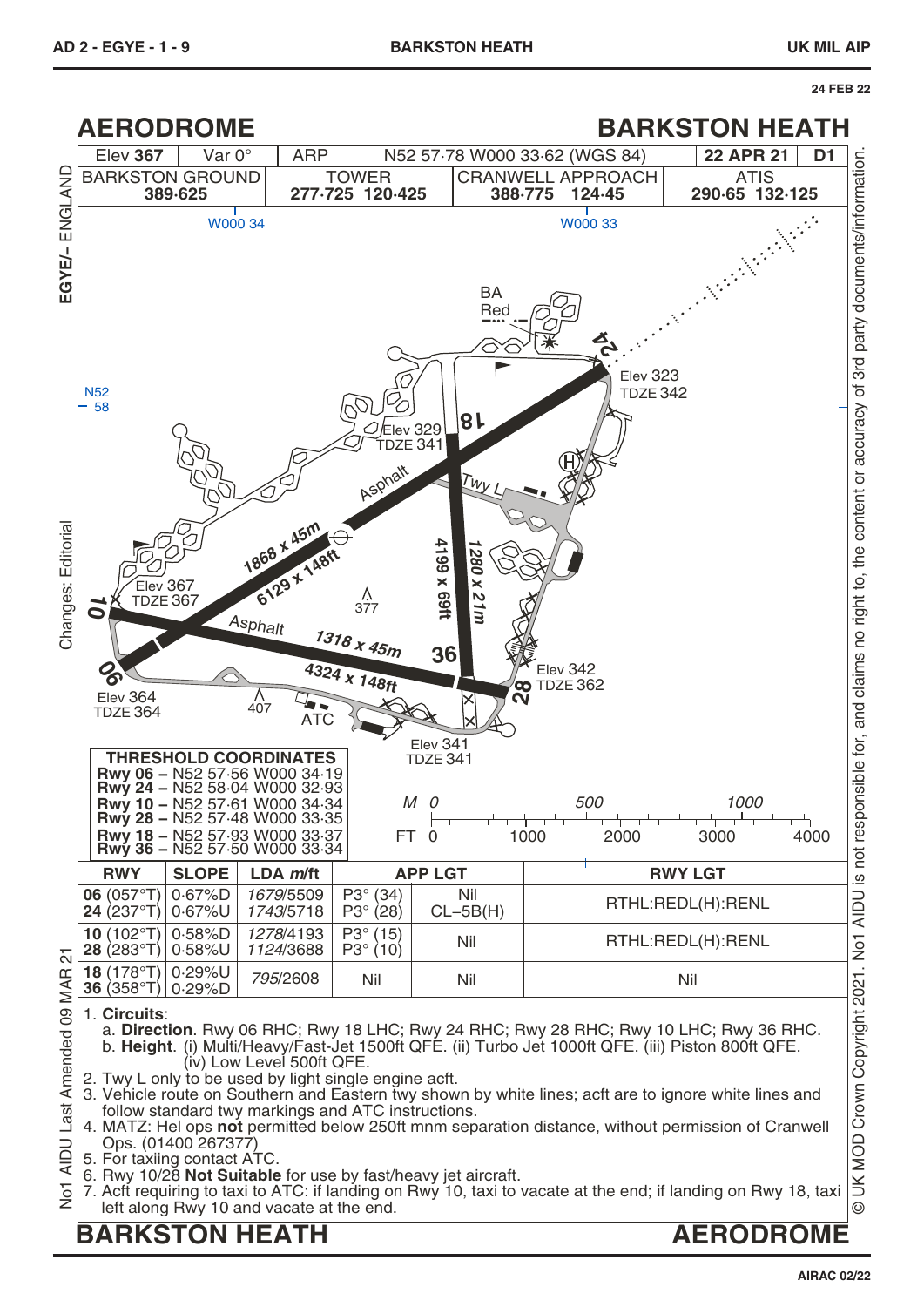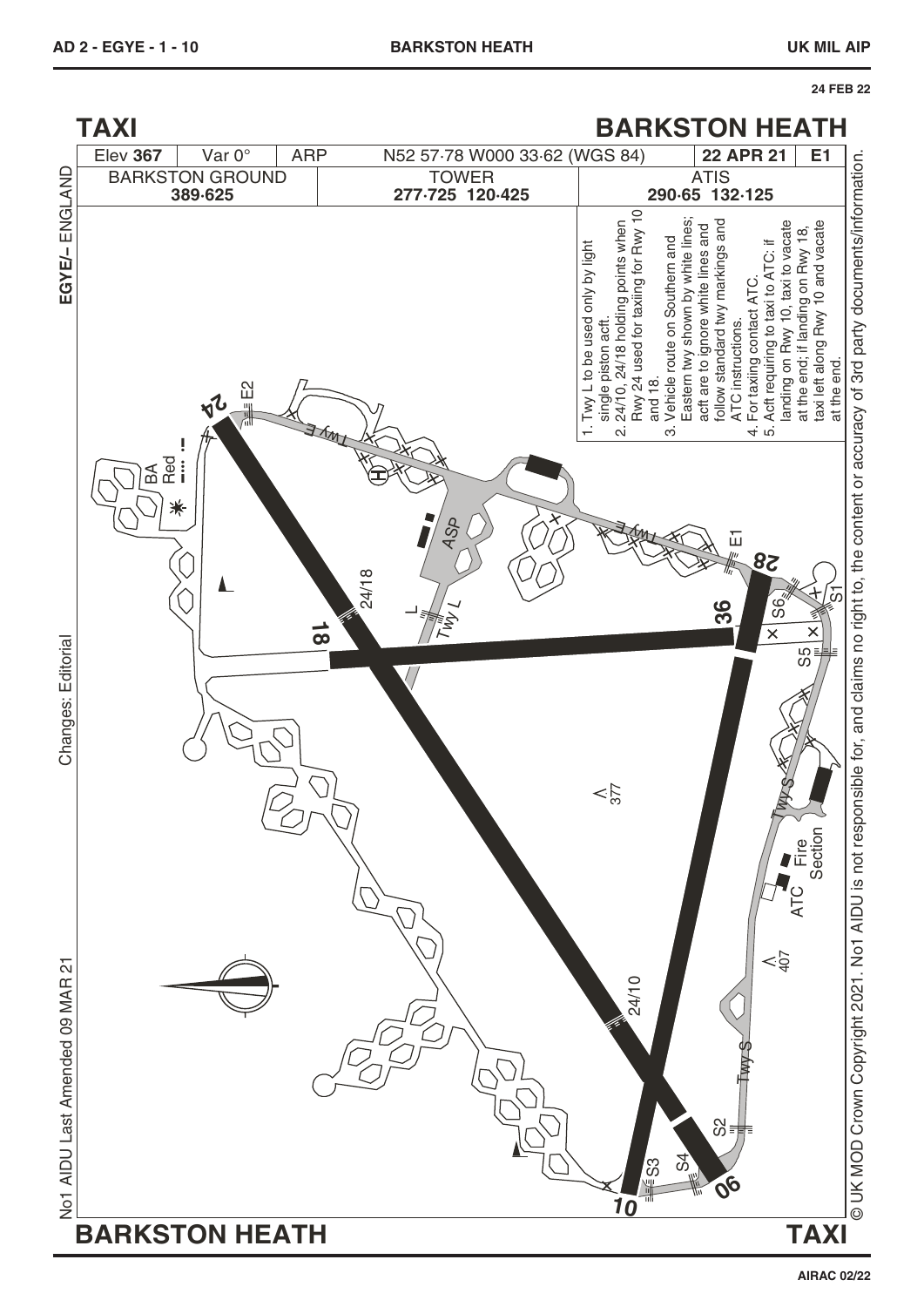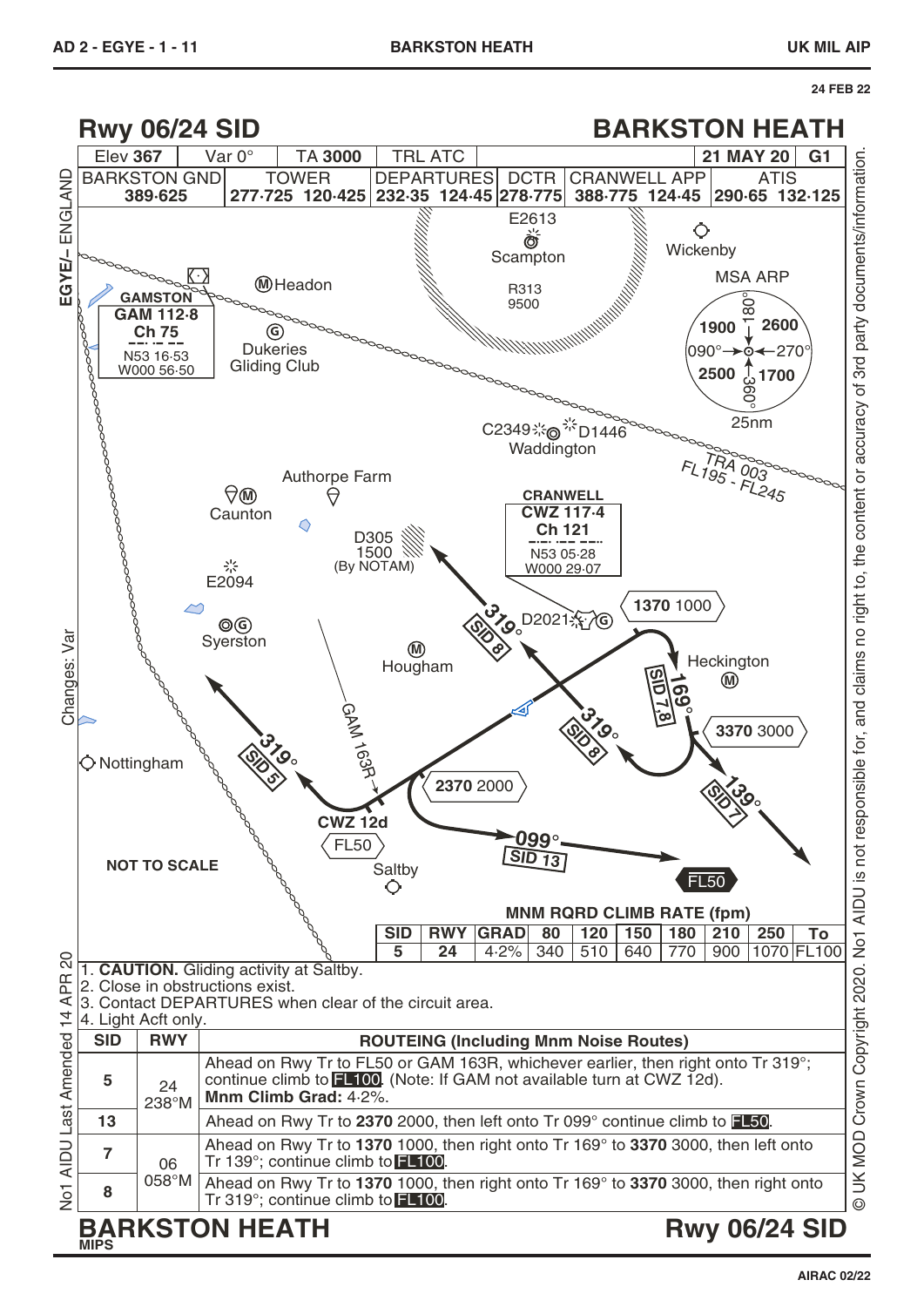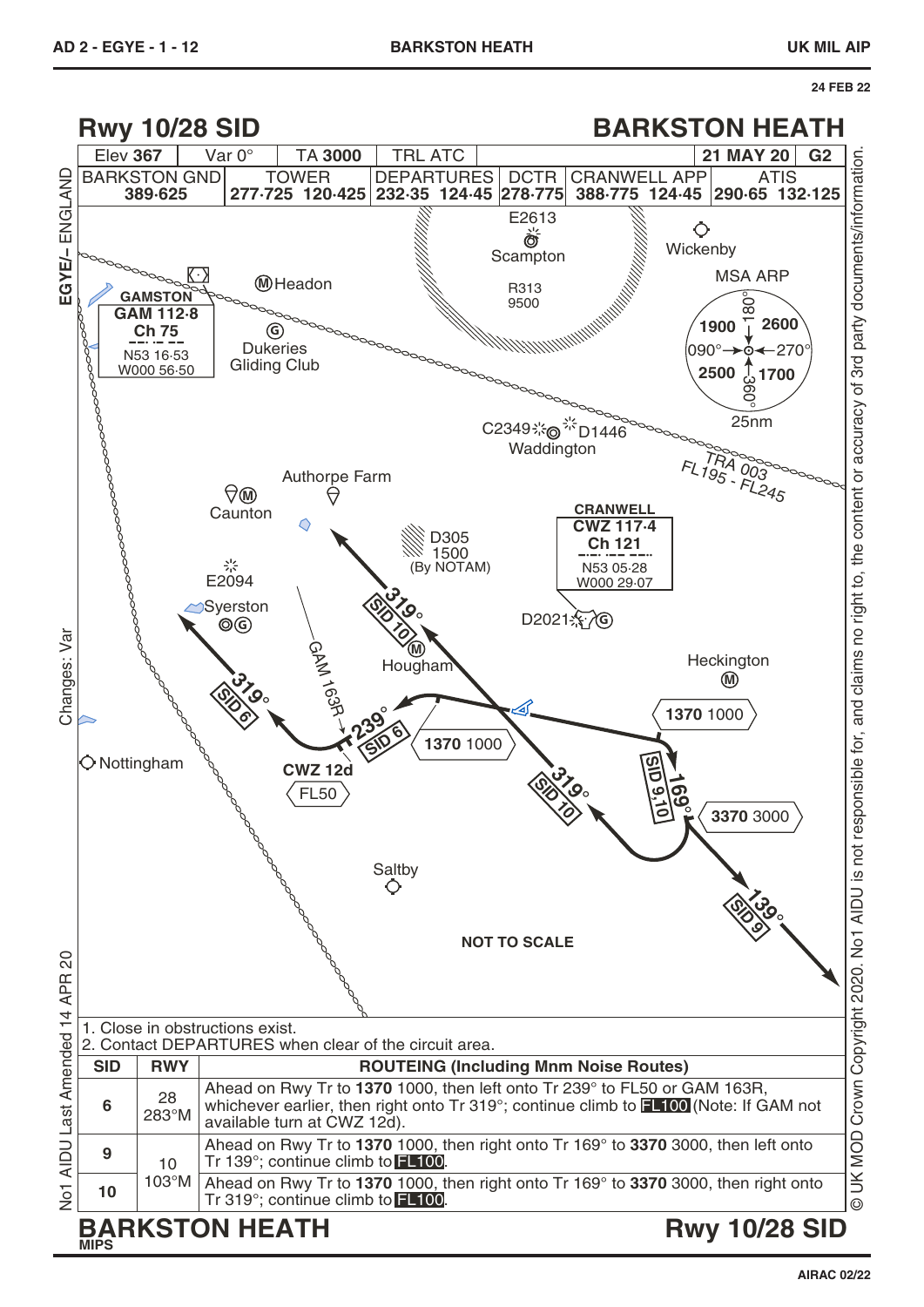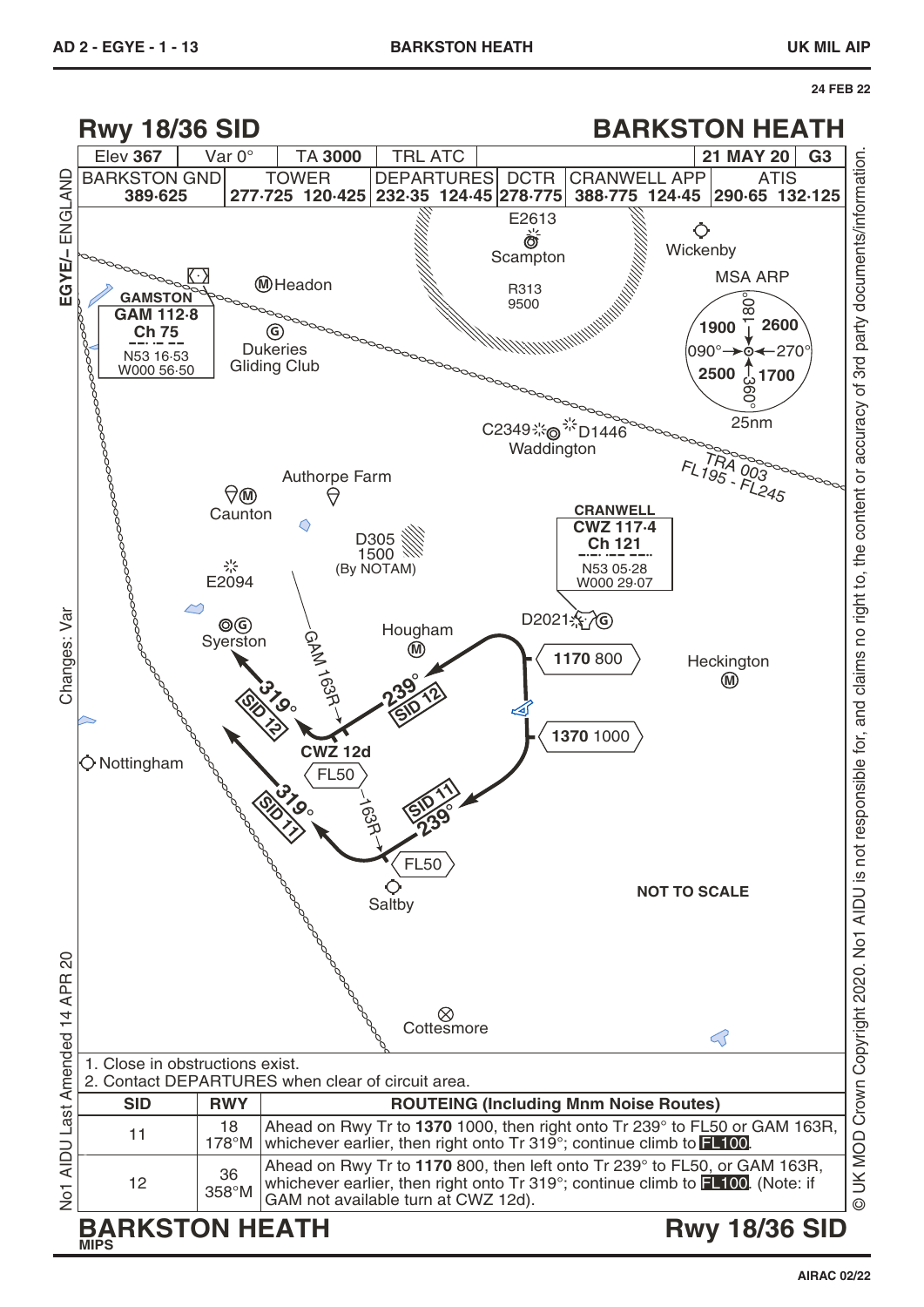|                           |                               | <b>RADAR PROCEDURES</b>                                                         |                                 |             |                                                                         |                      |                         | <b>BARKSTON HEATH</b>                    |
|---------------------------|-------------------------------|---------------------------------------------------------------------------------|---------------------------------|-------------|-------------------------------------------------------------------------|----------------------|-------------------------|------------------------------------------|
| Elev 367                  |                               | Var 0°                                                                          | <b>TA 3000</b>                  | TRL ATC     |                                                                         |                      |                         | <b>21 MAY 20</b><br>K <sub>1</sub>       |
| 388.775                   | <b>CRANWELL APP</b><br>124.45 |                                                                                 | <b>BARKSTON DCTR</b><br>278.775 |             | <b>TALKDOWN</b><br>264.9 123.3                                          | 277.725              | <b>TOWER</b><br>120.425 | <b>GROUND</b><br>389.625                 |
| <b>RWY</b><br>QFU         | <b>PROC</b>                   | <b>GP/TCH</b>                                                                   | <b>RTR</b>                      | <b>MAPt</b> | <b>CAT</b>                                                              | DA/<br><b>MDA</b>    | DH/<br><b>MDH</b>       | <b>MINIMUM</b><br><b>VIS</b>             |
| 06<br>058°                | <b>SRA O</b>                  |                                                                                 | 2nm                             | 2nm         | <b>ABCD</b><br>Е                                                        | 1060<br>1060         | 700<br>700              | 3800m<br>4000m                           |
|                           |                               |                                                                                 |                                 |             | MISSED APPROACH. Ahead on Rwy Tr to 2170 1800; then as directed.        |                      |                         |                                          |
| 24<br>238°                | <b>SRAO</b>                   |                                                                                 | 2nm                             | 2nm         | <b>ABCD</b><br>Е                                                        | 1010<br>1010         | 690<br>690              | 3000m <sup>8</sup><br>3200m <sup>8</sup> |
|                           |                               |                                                                                 |                                 |             | MISSED APPROACH. Ahead on Rwy Tr to 1830 1500; then as directed.        |                      |                         |                                          |
| 28<br>283°                | <b>SRAO</b>                   |                                                                                 | 2nm                             | 2nm         | <b>ABCD</b><br>Е                                                        | 1030<br>1030         | 690<br>690              | 3800m<br>4000m                           |
|                           |                               |                                                                                 |                                 |             | MISSED APPROACH. Ahead on Rwy Tr to 1850 1500; then as directed.        |                      |                         |                                          |
|                           | <b>CIRCLING MINIMA</b>        |                                                                                 |                                 |             |                                                                         |                      |                         | <b>MINIMUM</b><br><b>MET VIS</b>         |
| <b>RWY 06</b><br>Changes: |                               |                                                                                 |                                 |             | <b>ABCD</b><br>Е                                                        | 1060<br>1160         | 700<br>800              | 3800m<br>4400m                           |
| <b>RWY 24/28</b>          |                               |                                                                                 |                                 |             | <b>ABC</b><br>D<br>Е                                                    | 1050<br>1060<br>1160 | 690<br>700<br>800       | 3800m<br>3800m<br>4400m                  |
| <b>NOTES</b>              |                               | $\bullet$ This will be a notional 3 $^{\circ}$ GP for a non precision approach. |                                 |             |                                                                         |                      |                         |                                          |
|                           |                               | When ALS inop increase vis by 800m.                                             |                                 |             | 2. If visual at MAPt, pilots are to switch frequency to Barkston Tower. |                      |                         |                                          |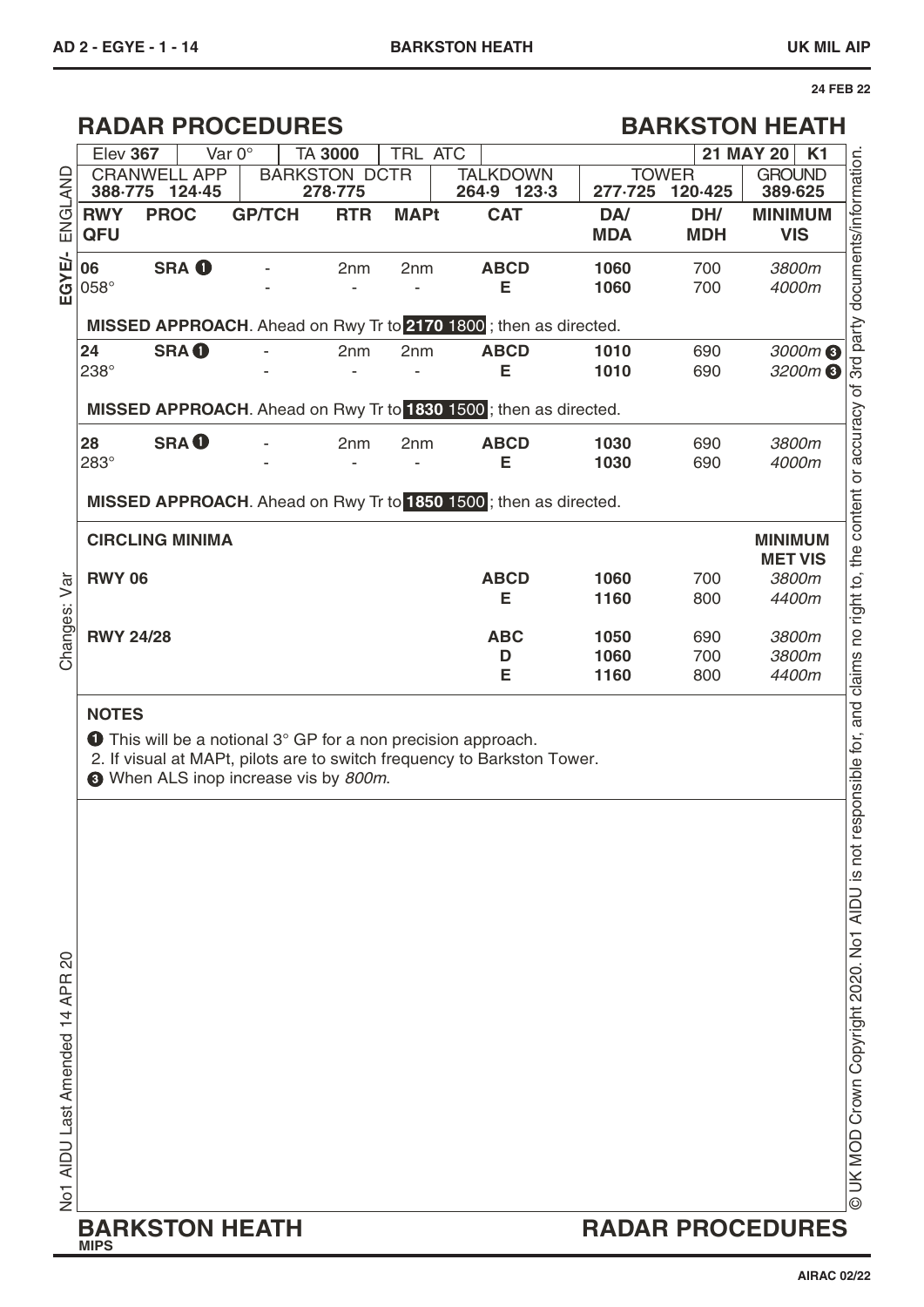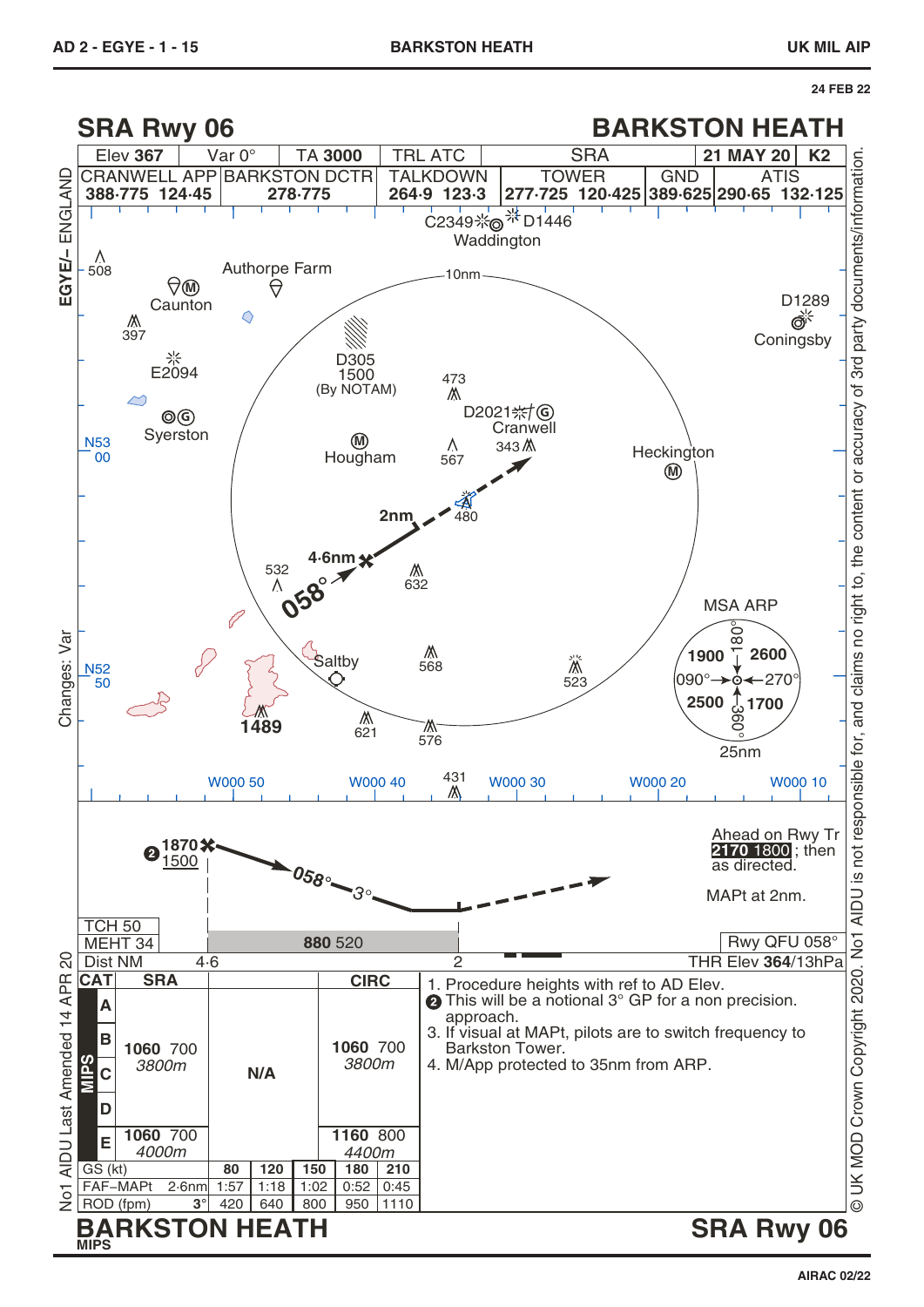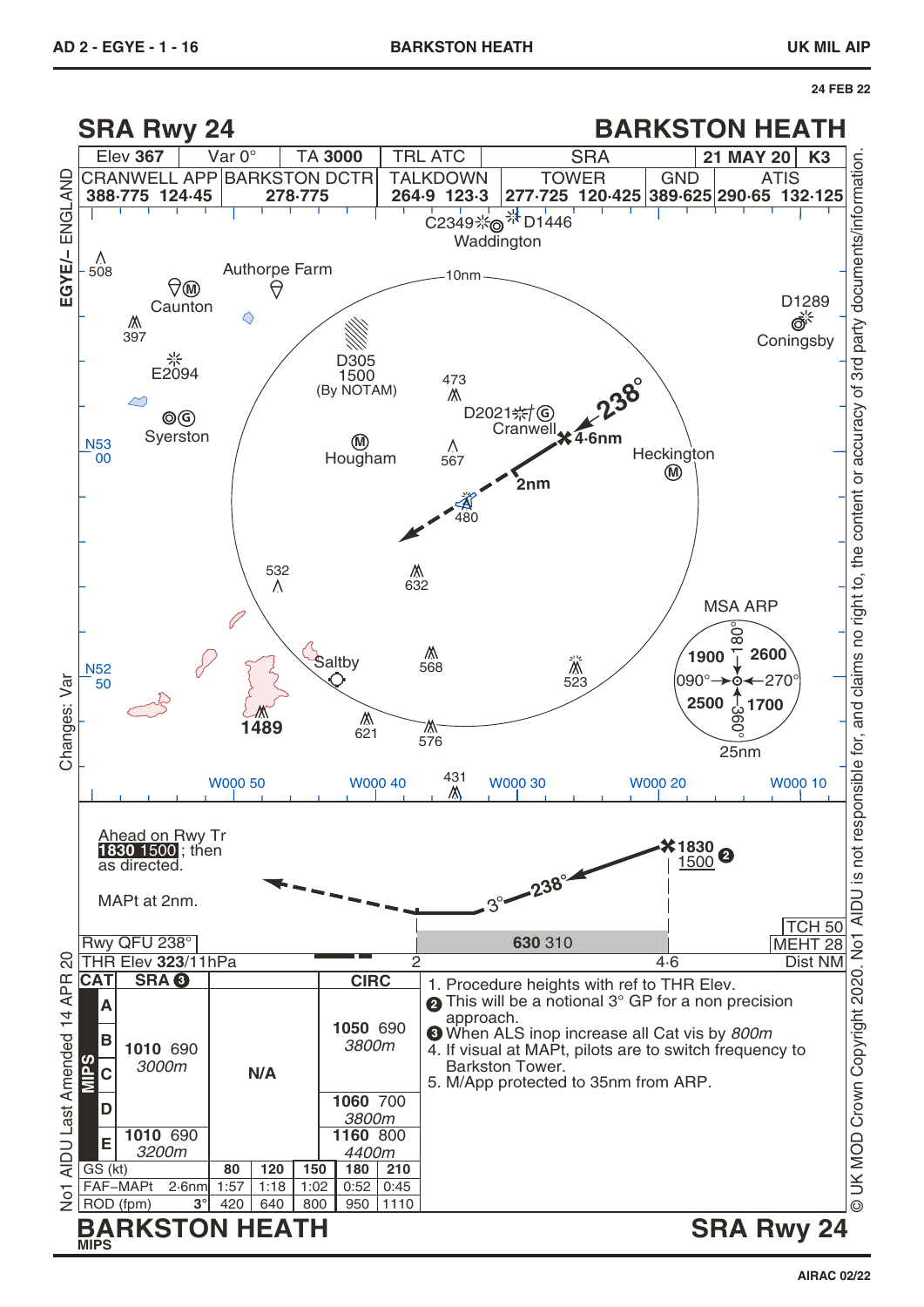